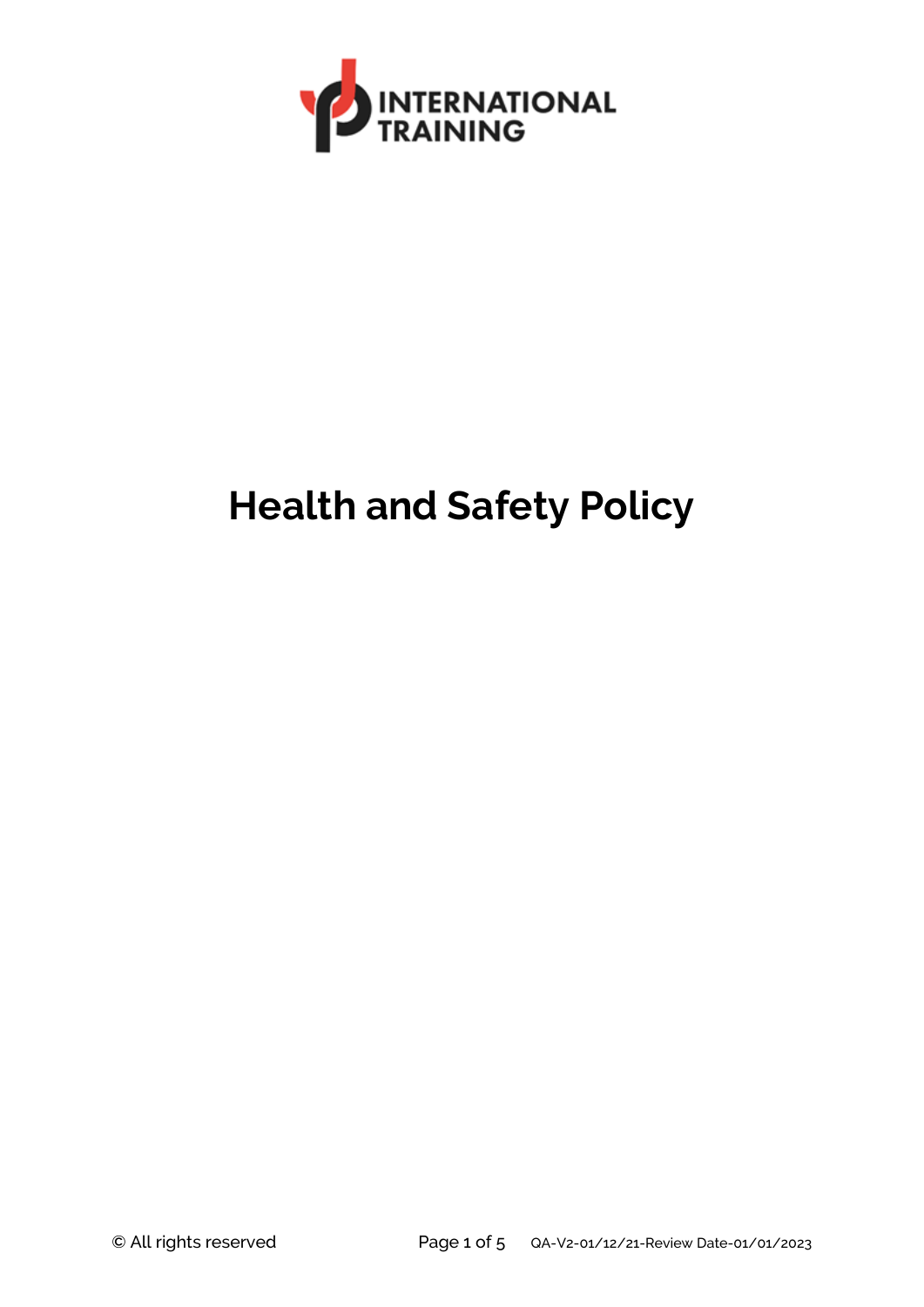

#### 1. **Introduction**

- **1.1** JP International Training ltd ("the Company") recognises and accepts its responsibilities under the Health and Safety at Work etc Act 1974 including the responsibility to:
	- <sup>o</sup> 1.1.1 provide and maintain a safe and healthy place of work
	- <sup>o</sup> 1.1.2 provide adequate information, instruction, training and supervision
	- <sup>o</sup> 1.1.3 provide and maintain plant and equipment and safe systems of work
	- <sup>o</sup> 1.1.4 ensure safe access to and from the places of work
	- <sup>o</sup> 1.1.5 work to prevent accidents and work-related ill health

### 2. **General Health and Safety**

- 2.1 The overall responsibility for health and safety lies with the Managing Director J M Pike. Tim Storer has day to day responsibility for managing health and safety.
- 2.2 The Management are committed to achieving the highest standards of health and safety throughout the Company.
- 2.3 The Management are also committed to complying with the requirements of the Management of Health and Safety at Work Regulations 1999 and other Regulations that apply to the Company's work activities.
- 2.4 The Management team will ensure that assessments of all areas of work activities are carried out regularly, to identify hazards and work to prevent instances of injury, disease and dangerous occurrences arising.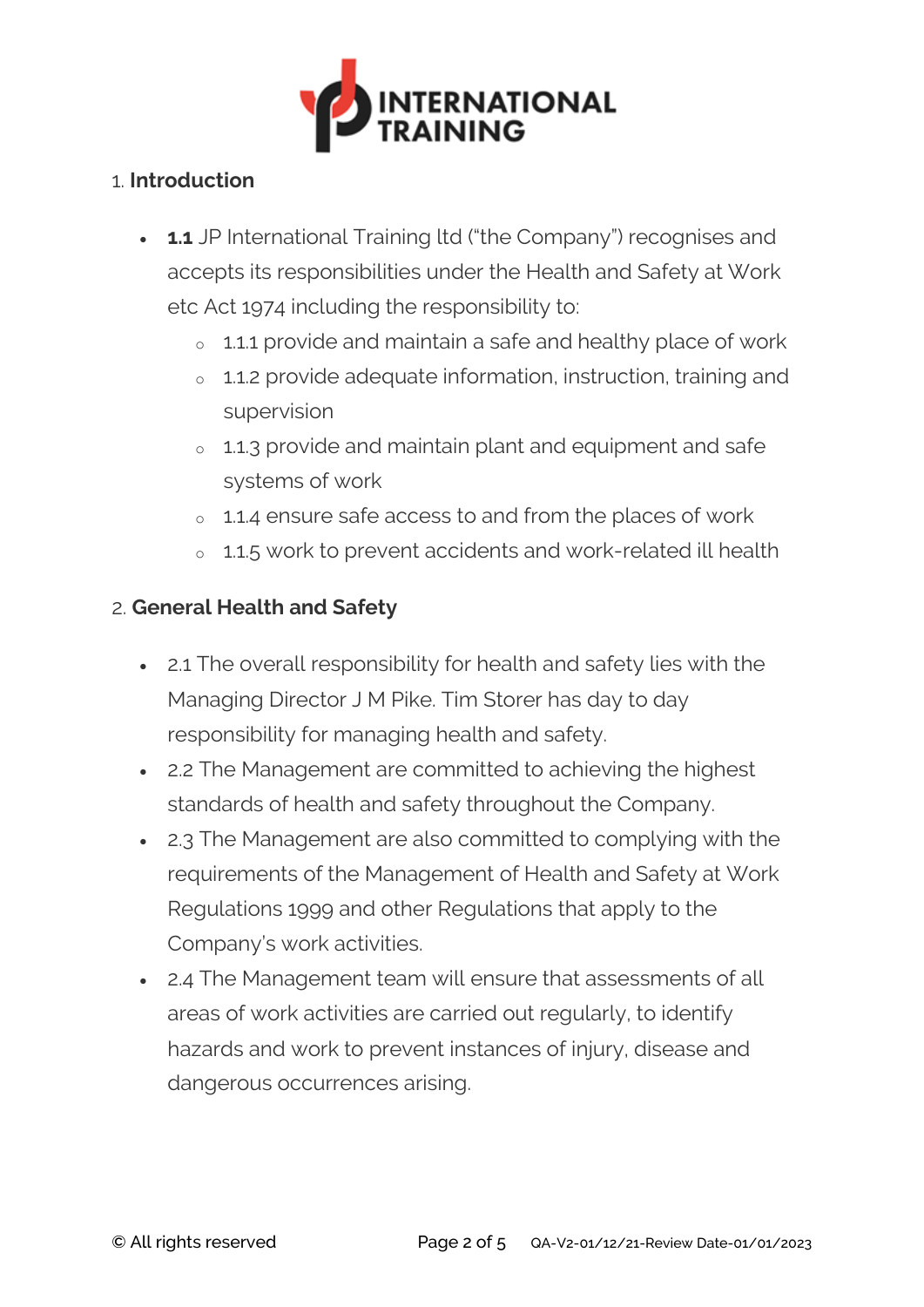

- 2.5 The Management are also committed to ensuring that the work done by the Company does not adversely affect the health and safety of any contractors or of members of the public.
- 2.6 The Management are fully committed to providing safe and healthy working conditions and adequate welfare facilities for all employees.
- 2.7 The Company will strive to maintain excellence in health and safety matters and in this respect, employees and others are encouraged to co-operate with the management in all safety matters, to identify hazards and reduce the risk which may exist during work activities and to report any condition which may appear dangerous or unsatisfactory. The Company will at all times consult with the employees on these matters.
- 2.8 The Senior Management will, so far as reasonably practicable, ensure that the Company provides adequate financial resources to meet these objectives.
- 2.9 Copies of this policy are to be available to all Company employees and other interested parties.

### 3. **Directors and Partners Duties:**

- 3.1 The Director/ Partners will have at least basic knowledge and understanding of the Health and Safety at Work etc Act 1974 and its associated Regulations and Approved Codes of Practice.
- 3.2 It will be the responsibility of all the Directors/Partners to keep all employees advised as to their responsibilities in respect of health and safety matters.
- 3.3 In order to protect the safety and health of employees and others affected by the Company's operations, the Directors/Partners will: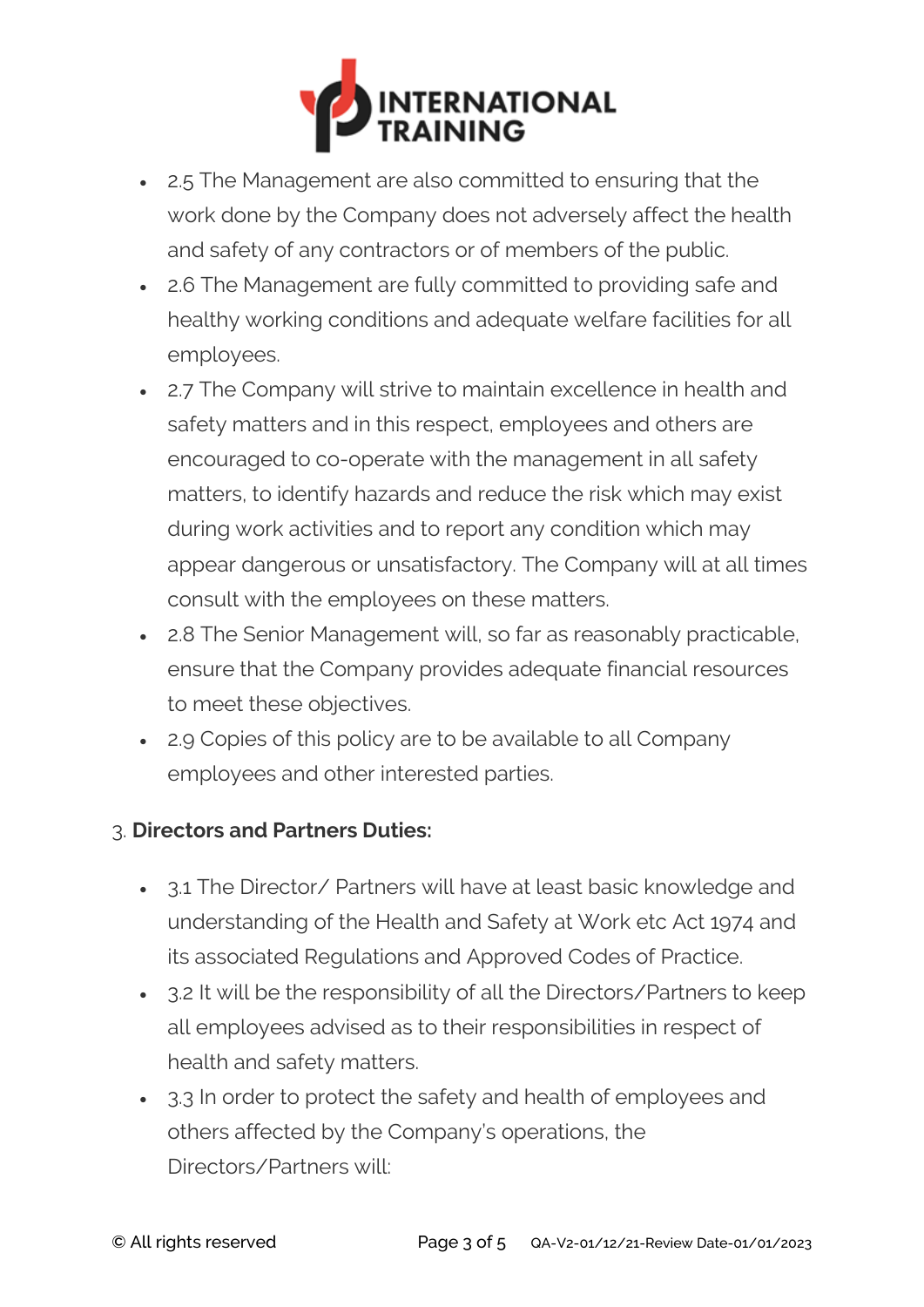

- <sup>o</sup> 3.3.1 Take reasonable steps to familiarise themselves with the hazards and risks associated with working at the Company and with the precautions which need to be taken to eliminate or control those risks.
- <sup>o</sup> 3.3.2 Establish procedures to deal with any emergencies.
- <sup>o</sup> 3.3.3 Appoint a suitably trained and competent person to assist them in carrying out their health and safety duties.
- <sup>o</sup> 3.3.4 Ensure that employees receive sufficient training and information so that they can carry out their duties safely and competently. Ensure adequate funds and facilities are available for this purpose. Before entrusting work tasks to employees, take into account their capabilities as regards health and safety and ensure that suitable Risk Assessments are carried out on any hazardous activity.
- <sup>o</sup> 3.3.5 Initiate the timing and annual review of the Health and Safety Policy and ensure it is promoted to all employees and others working on behalf of the Company.
- <sup>o</sup> 3.3.6 Ensure that all employees carry out the health and safety responsibilities allocated to them.
- <sup>o</sup> 3.3.7 Ensure the safety performance of the Company is monitored and take action to remedy any identified deficiencies.
- <sup>o</sup> 3.3.8 Ensure that adequate provision is made for welfare facilities and that adequate first aid provisions are made.
- <sup>o</sup> 3.3.9 Ensure that all necessary PPE is provided to employees, and that instruction is given on its use.